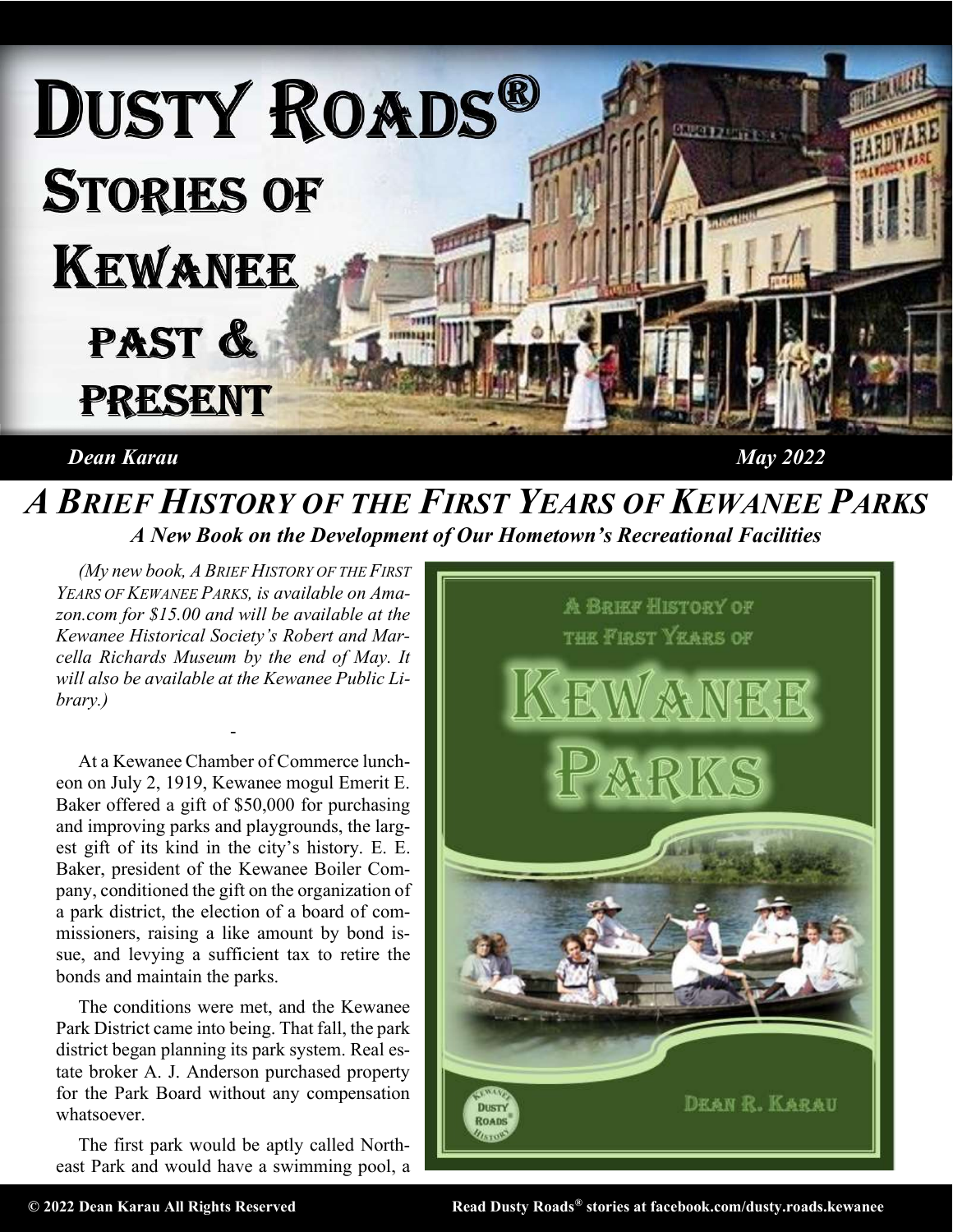wading pool, a playground, a ballfield, tennis courts, and gardens. The second would be Liberty Park, located on a triangular piece of land bordered by the railroad tracks, Rose Street, and Franklin Street. The already-established Chautauqua Park would be purchased from the West End Business Men's Association and would be improved to become the third park in the system.

Finally, the fourth park, Valley Park, would be carved out of Coal Valley. Tentative plans included roads, walks, dams, a lake, a golf course, a field house, several shelters, a playground, a large picnic ground, and a possible campground. The park was later renamed Baker Park.

But Kewanee was not without parks before the park district was formed. There were parks with lakes for swimming, boating, and ice skating in



Red Oak Hollow - late 19th century



West Park – early  $20<sup>th</sup>$  century



Sans Souci Park - early 20th century



Crystal Lake Park - early 20<sup>th</sup> century



East Park - early 20th century



Glen Oak Park - early 20th century

© 2022 Dean Karau All Rights Reserved **Read Dusty Roads®** stories at facebook.com/dusty.roads.kewanee